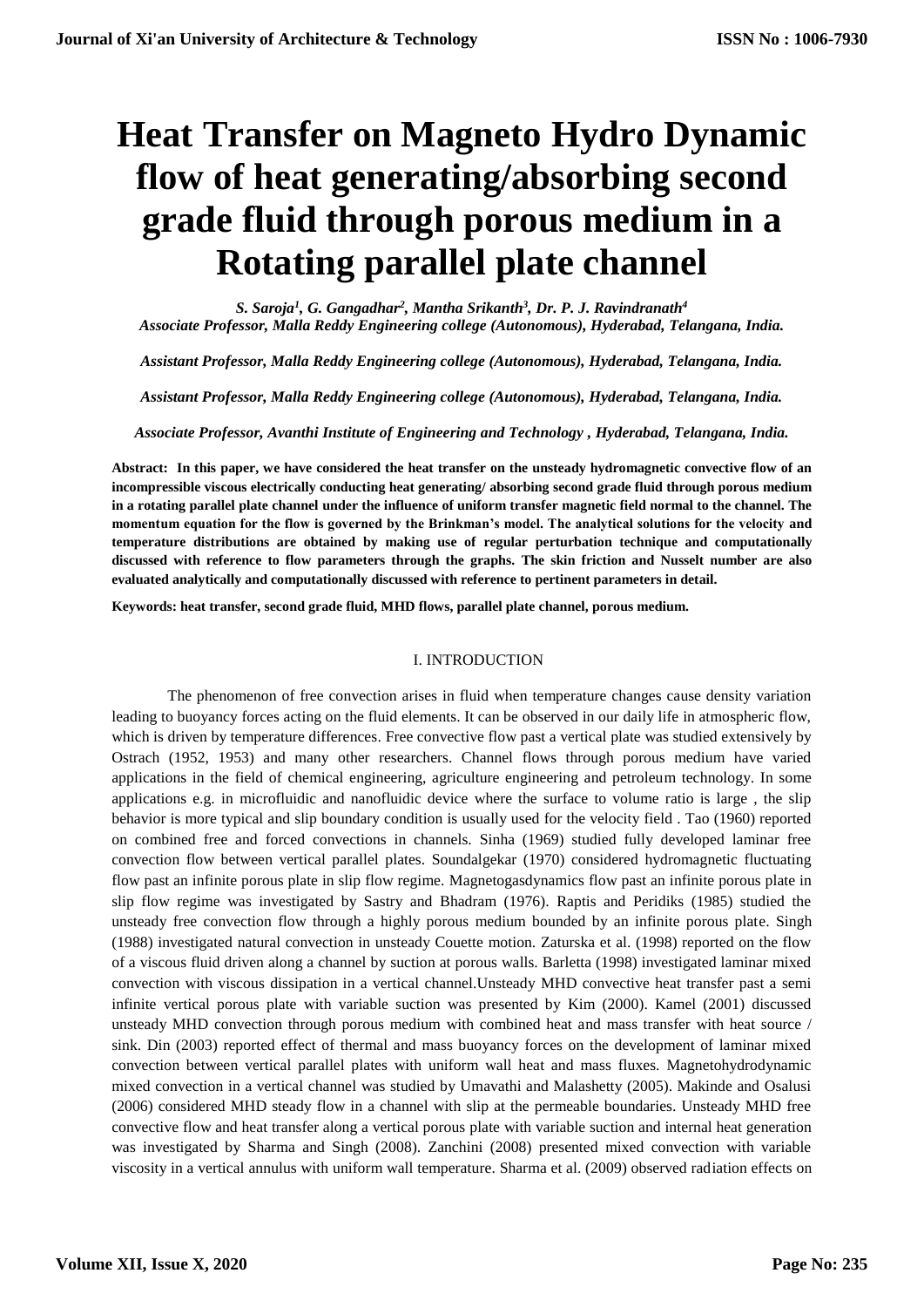unsteady MHD free convective flow with Hall current and mass transfer through viscous incompressible fluid past a vertical porous plate immersed in porous medium with heat source / sink. Free convective flow of heat generating / absorbing fluid between vertical porous plates with periodic heat input was studied by Jha and Ajibade (2009). Sharma and Mehta (2009) investigated MHD Unsteady slip flow and heat transfer in a channel with slip at the permeable boundaries. Unsteady MHD convective flow within a parallel plate rotating channel with thermal source / sink in a porous medium under slip boundary conditions was studied by Seth et al. (2010). Sharma et al. (2010) presented unsteady MHD free convective flow and heat transfer between heated inclined plates with magnetic field in the presence of radian effects.The effects of slip condition transverse magnetic field and radiative heat transfer to unsteady flow of a conducting thin fluid through a channel was discussed by Hamza et al. (2011).Khem Chand and Sapna (2012) studied hydromagnetic free convective oscillatory Couette flow through a porous vertical channel with periodic wall temperature. Singh (2012) reported solution of MHD oscillatory convection flow through porous medium in a vertical porous channel in slip-flow regime. Effect of volumetric heat generation / absorption on convective heat and mass transfer in porous medium in between two vertical plates was investigated by Sharma and Dadheech (2012). Kesavaiah et al. (2013) observed effects of radiation and free convection currents on unsteady Couette flow between two vertical parallel plates with constant heat flux and heat source through porous medium. Analysis of MHD convective flow along a moving semi-vertical plate with internal heat generation was presented by Sharma and Yadav (2014). Oscillatory MHD free convective flow and mass transfer flow of a viscous incompressible electrically conducting fluid through a porous medium bounded by two infinite vertical parallel porous plates under slip boundary conditions in the presence of heat source is investigated by Sharma et al. (2014).

Recently, Krishna and Swarnalathamma (2016) discussed the peristaltic MHD flow of an incompressible and electrically conducting Williamson fluid in a symmetric planar channel with heat and mass transfer under the effect of inclined magnetic field. Swarnalathamma and Krishna (2016) discussed the theoretical and computational study of peristaltic hemodynamic flow of couple stress fluids through a porous medium under the influence of magnetic field with wall slip condition. Krishna and M.G.Reddy (2016) discussed MHD free convective rotating flow of visco-elastic fluid past an infinite vertical oscillating plate. Krishna and G.S.Reddy (2016) discussed unsteady MHD convective flow of second grade fluid through a porous medium in a Rotating parallel plate channel with temperature dependent source.

Motivated by the above studies, in this paper, we have discussed the heat transfer on the unsteady hydromagnetic convective flow of an incompressible viscous electrically conducting heat generating/absorbing second grade fluid through porous medium in a rotating parallel plate channel under the influence of uniform transfer magnetic field normal to the channel.

#### II.FORMULATION AND SOLUTION OF THE PROBLEM

We consider the unsteady hydromagnetic convective flow of an incompressible viscous electrically conducting heat generating/absorbing second grade fluid through porous medium in a rotating parallel plate channel under the influence of uniform transfer magnetic field *H<sup>o</sup>* normal to the channel. In undisturbed state both the plates and the fluid rotate with the same angular velocity *Ω* . Since, the plates are widening to infinity along  $x$  and  $y$  paths, electrically non-conducting and flow is fully developed, so that all the physical quantities except the pressure depend on z and *t* alone. The physical configuration of the problem is as shown in Fig. 1.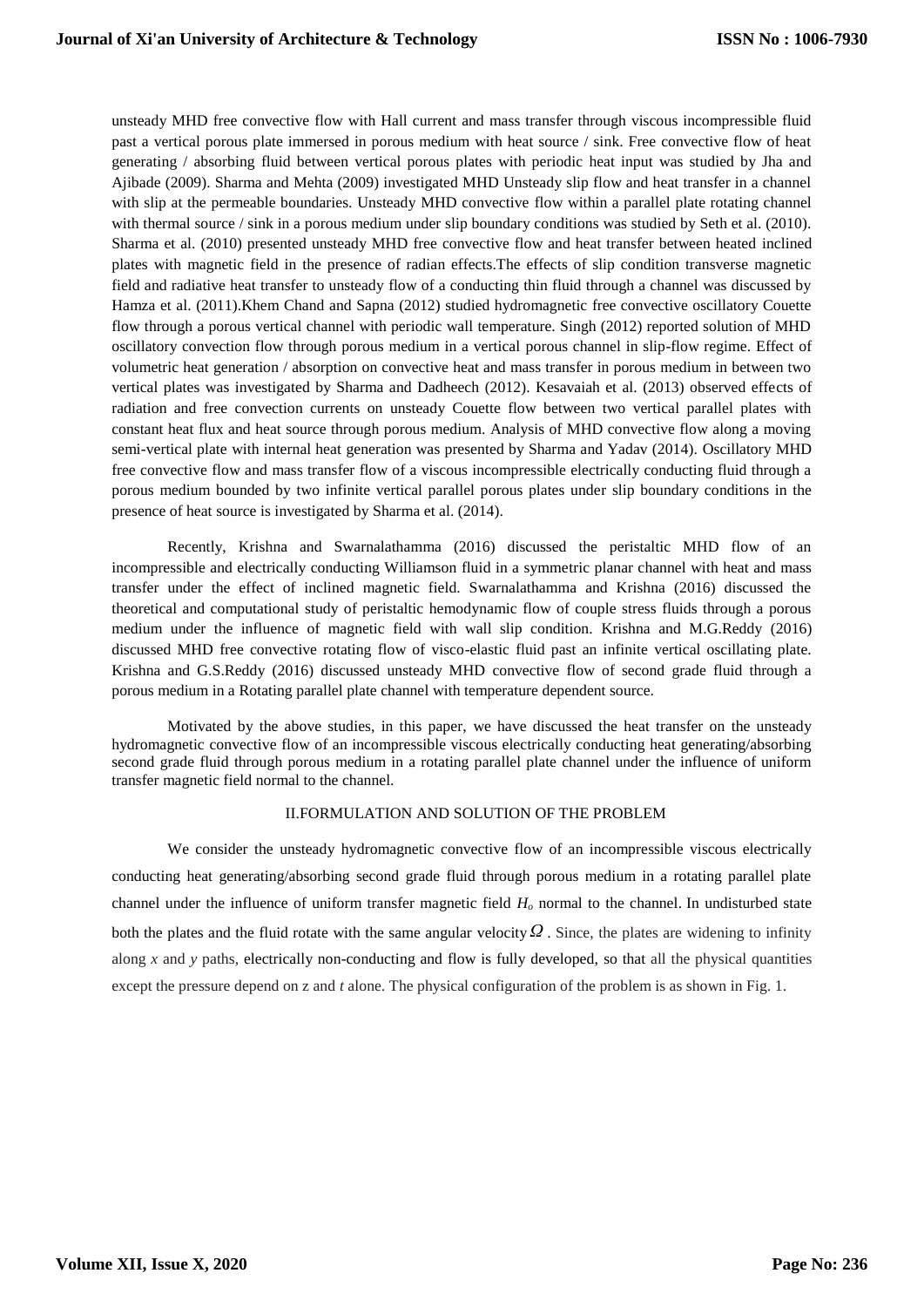

**Fig. 1 Physical configuration of the Problem**

We choose a Cartesian co-ordinate system  $O(x, y, z)$  such that the plates are at  $z = 0$  and  $z = l$ and the *z-* axis consider with the axis of rotation of the plates. The unsteady hydromagnetic boundary layer equation of motion with respect to a rotating frame moving with angular velocity *Ω* in the absence of any input electric field are,

$$
\frac{\partial u}{\partial x} + \frac{\partial v}{\partial y} = 0\tag{1}
$$

$$
\frac{\partial u}{\partial t} - 2\Omega v = -\frac{1}{\rho} \frac{\partial p}{\partial x} + v \frac{\partial^2 u}{\partial z^2} + \frac{\alpha_1}{\rho} \frac{\partial^3 u}{\partial z^2 \partial t} - \frac{\sigma B_0^2}{\rho} u - \frac{v}{k} u + g \beta (T - T_0)
$$
(2)

$$
\frac{\partial v}{\partial t} + 2\Omega u = -\frac{1}{\rho} \frac{\partial p}{\partial y} + v \frac{\partial^2 v}{\partial z^2} + \frac{\alpha_1}{\rho} \frac{\partial^3 v}{\partial z^2 \partial t} - \frac{\sigma \beta_0^2}{\rho} v - \frac{v}{k} v
$$
\n(3)

$$
\frac{\partial T}{\partial t} = \frac{K_1}{\rho C_p} \frac{\partial^2 T}{\partial z^2} - \frac{Q_0}{\rho C_p} (T - T_0)
$$
\n(4)

We have considered oscillatory Hartmann convective flow so pressure  $p$  is assumed in the following

$$
p = 2Rx\cos(\omega t) + F(y) + G(z)
$$
\n<sup>(5)</sup>

It is noticed from equations  $(1)$ ,  $(2)$ ,  $(3)$ ,  $(4)$  and  $(5)$  that pressure  $p$  is constant along the axis of

rotation i.e., 
$$
\frac{\partial p}{\partial z} = G'(z) = 0
$$
. The absence of pressure gradient term  $\frac{\partial p}{\partial y} = F'(y)$  in equation (2) implies that

there is a net cross flow in *y*-direction. Buoyancy term  $g\beta(T - T_0)$  is considered in equation (1) only because free-convection in this problem takes place under gravitational force. Boundary conditions for the fluid velocity are hydrodynamic slip boundary conditions which are given by

$$
\mu \frac{du}{dz} = -\beta_1 u \text{ and } \mu \frac{dv}{dz} = -\beta_1 v \text{ at } z = 0
$$
 (6)

$$
\mu \frac{du}{dz} = \beta_1 u \text{ and } \mu \frac{dv}{dz} = \beta_1 v \text{ at } z = l
$$
\n(7)

form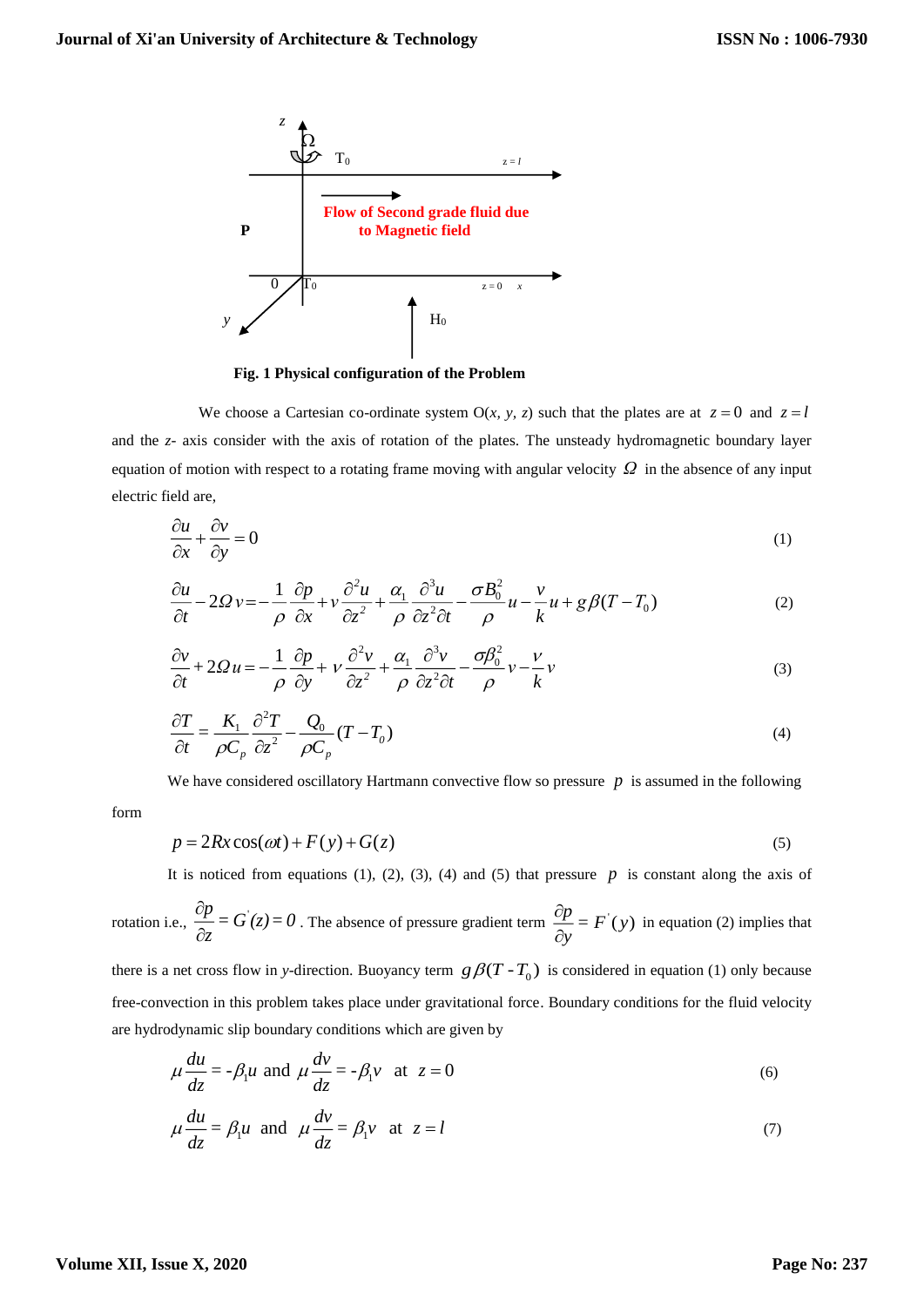Boundary conditions (6-7) for the fluid velocity are well known hydrodynamic slip boundary conditions derived by Beavers and Joseph (1967). Here  $\mu$  and  $\beta_1$  are respectively the coefficient of dynamic viscosity and coefficient of sliding friction.

Boundary conditions for the fluid temperature are

$$
T = T_0, \qquad \text{at} \quad z = 0 \tag{8}
$$

$$
T = T_0 + (T_w - T_0)\cos \omega t \quad \text{at} \quad z = l \tag{9}
$$

here,  $T_0 < T < T_w$ .

Equations (2 )and (3), in compact form , become

$$
\frac{\partial F}{\partial t} + 2i\Omega F = -\frac{1}{\rho} \frac{\partial p}{\partial \xi} + v \frac{\partial^2 F}{\partial z^2} + \frac{\alpha_1}{\rho} \frac{\partial^3 F}{\partial z^2 \partial t} - \frac{\sigma B_0^2}{\rho} F - \frac{v}{k} F + g \beta (T - T_0)
$$
(10)

Where,  $F = u + iv$ .

We introduce non-dimensional variables

$$
\xi^* = \frac{\xi}{l}, \eta = \frac{z}{l}, u^* = \frac{ul}{v}, v^* = \frac{vl}{v}, t^* = \frac{tv}{l^2}, p^* = \frac{l^2 p}{\rho v^2}, T^* = \frac{(T - T_0)}{(T_w - T_0)}
$$

Equations (10) and (4) in non-dimensional form are

$$
(1 + \alpha i \omega) \frac{d^2 F}{d \eta^2} - \left\{ M^2 + \frac{1}{K_1} + i(2K^2 + \omega) \right\} F = R - G_r T
$$
\n(11)

$$
\frac{\partial T}{\partial t} = \frac{1}{\text{Pr}} \frac{\partial^2 T}{\partial \eta^2} - \phi T,\tag{12}
$$

Boundary conditions (6) and (7), in dimensionless from, are

$$
u = -\beta \frac{\partial u}{\partial \eta} \text{ and } v = -\beta \frac{\partial v}{\partial \eta} \text{ at } \eta = 0
$$
 (13)

$$
u = \beta \frac{\partial u}{\partial \eta} \text{ and } v = \beta \frac{\partial v}{\partial \eta} \text{ at } \eta = 1
$$
 (14)

$$
T = 0 \qquad \text{at} \quad \eta = 0 \tag{15}
$$

$$
T = \cos \omega t \qquad \text{at} \quad \eta = 1 \tag{16}
$$

Where,  $K^2 = \frac{\Omega l^2}{l^2}$  $\mathcal V$  $=$   $\frac{1}{\sqrt{1-\frac{1}{\sqrt{1-\frac{1}{\sqrt{1-\frac{1}{\sqrt{1-\frac{1}{\sqrt{1-\frac{1}{\sqrt{1-\frac{1}{\sqrt{1-\frac{1}{\sqrt{1-\frac{1}{\sqrt{1-\frac{1}{\sqrt{1-\frac{1}{\sqrt{1-\frac{1}{\sqrt{1-\frac{1}{\sqrt{1-\frac{1}{\sqrt{1-\frac{1}{\sqrt{1-\frac{1}{\sqrt{1-\frac{1}{\sqrt{1-\frac{1}{\sqrt{1-\frac{1}{\sqrt{1-\frac{1}{\sqrt{1-\frac{1}{\sqrt{1-\frac{1}{\sqrt{1-\frac{1}{\sqrt{1-\frac{1}{\sqrt{1$  $212$  $M^2 = \frac{\sigma B_0^2 l}{2}$  $\rho$ v  $=$   $\frac{v - 0}{v}$  magnetic

parameter which is square of Hartmann number,  $\alpha = \frac{u_1}{\alpha}$  $l^2$  $\alpha = \frac{\alpha}{\alpha}$  $\rho$  $=\frac{1}{2}$  the second grade fluid parameter,

$$
Gr = g\beta \frac{(T_w - T_0)l^3}{v^2}
$$
 thermal Grashof number,  $Pr = \frac{\gamma \rho C_p}{K_1}$  Prandtl number,  $K_1 = \frac{k}{l^2}$  Permeability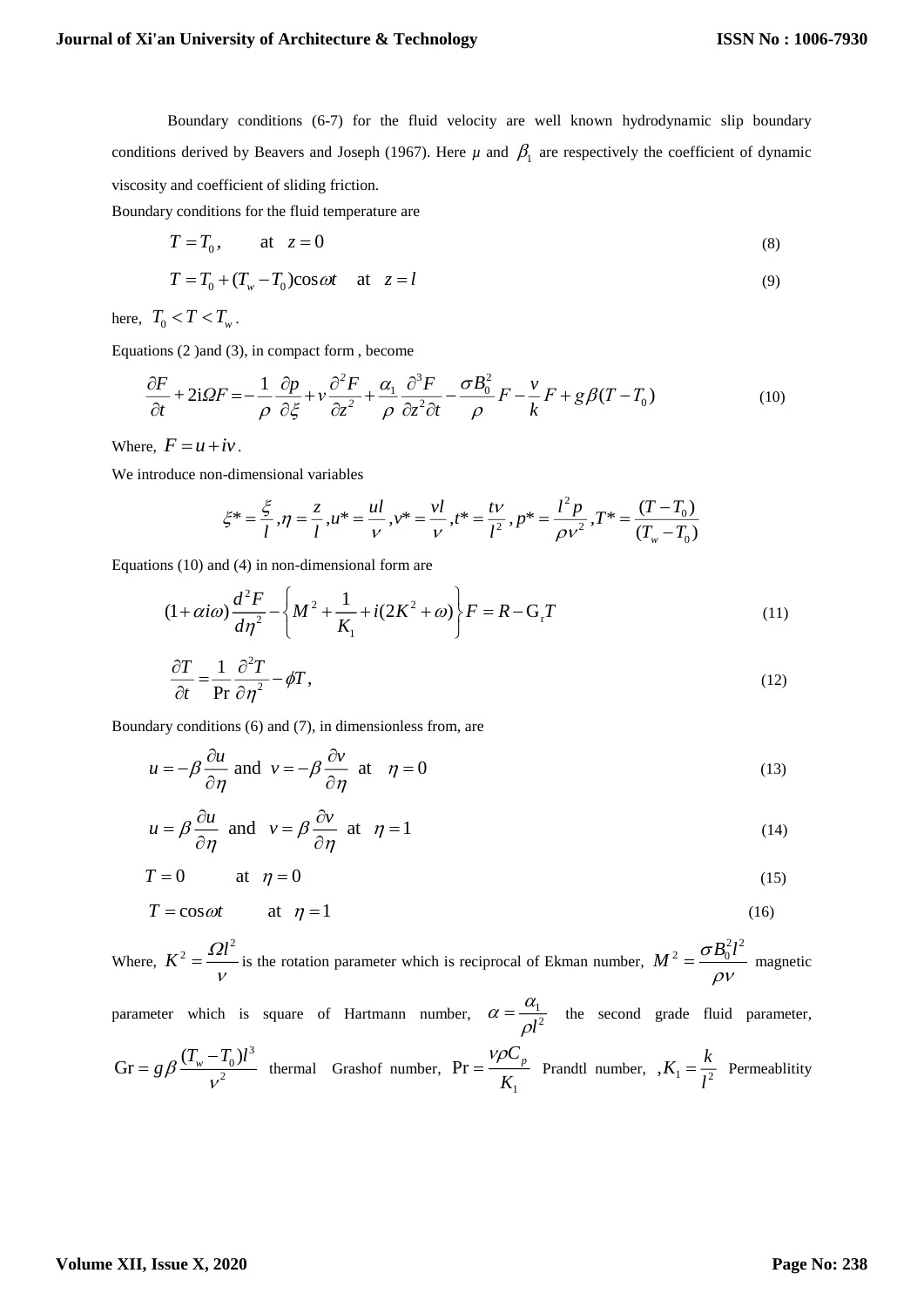$\mathcal V$ 

parameter (Darcy parameter), 2 *p*  $\mathcal{Q}_0$ l  $\phi = \frac{\epsilon_0}{\rho V C}$  $\rho\nu$  $=\frac{Q_0^2}{Q_0^2}$  the heat generation/ absorption coefficient,  $\beta = \mu / \beta_1 l$  slip parameter and  $\omega^* = \frac{\omega l^2}{2}$  $\stackrel{*}{=}$  =  $\stackrel{\cdots}{\phantom{\qquad}}$  frequency parameter respectively.

Boundary conditions (15) and (16), in dimensionless from, are

$$
F + \beta \frac{\partial F}{\partial \eta} = 0 \text{ at } \eta = 0, F - \beta \frac{\partial F}{\partial \eta} = 0 \text{ at } \eta = 1
$$
 (17)

It may be noted that the fluid flow past a plate may be induced due to either by motion of the plate or free stream or by heating of the fluid or by both. We have considered oscillatory Hartmann convective flow so fluid flow, in our case, is induced due to applied and oscillatory pressure gradient and by heating of the fluid because lower and upper plates. Therefore, pressure gradient  $\frac{op}{\ }$ קי д  $\frac{\partial P}{\partial \zeta}$ , fluid velocity  $F(z,t)$  and fluid temperature  $T(z,t)$ are assumed in non-dimensional form, as

$$
\frac{\partial p}{\partial \zeta} = R(e^{i\omega t} + e^{-i\omega t}),\tag{18}
$$

$$
F(z,t) = F_1(z)e^{i\omega t} + F_2(z)e^{-i\omega t}
$$
\n<sup>(19)</sup>

$$
\theta(z,t) = T_1(z)e^{i\omega t} + T_2(z)e^{-i\omega t}
$$
\n(20)

Where  $R < 0$  for favourable pressure

Equations (11) and (12) with the use of (19) and (20) reduce to

$$
(1 + \alpha i \omega) \frac{d^2 F_1}{d \eta^2} - \left\{ M^2 + \frac{1}{K_1} + i(2K^2 + \omega) \right\} F_1 = R - \text{Gr} T_1 \tag{21}
$$

$$
(1 - \alpha i \omega) \frac{d^2 F_2}{d \eta^2} - \left\{ M^2 + \frac{1}{K_1} + i(2K^2 - \omega) \right\} F_2 = R - \text{Gr} T_2 \tag{22}
$$

$$
\frac{d^2T_1}{d\eta^2} - \Pr(\phi + i\omega)T_1 = 0\tag{23}
$$

$$
\frac{d^2T_2}{d\eta^2} - \Pr(\phi + i\omega)T_2 = 0\tag{24}
$$

Boundary conditions (27) and (29) becomes

$$
F_1 + \beta \frac{\partial F_1}{\partial \eta} = 0 \text{ and } F_2 + \beta \frac{\partial F_2}{\partial \eta} = 0 \text{ at } \eta = 0
$$
 (25)

$$
F_1 - \beta \frac{\partial F_1}{\partial \eta} = 0 \text{ and } F_2 - \beta \frac{\partial F_2}{\partial \eta} = 0 \text{ at } \eta = 1
$$
 (26)

$$
T_1 = 0
$$
 and  $T_2 = 0$  at  $\eta = 0$  (27)

 $T_1 = 1/2$  and  $T_2 = 1/2$  at  $\eta = 1$  (28)

## **Volume XII, Issue X, 2020**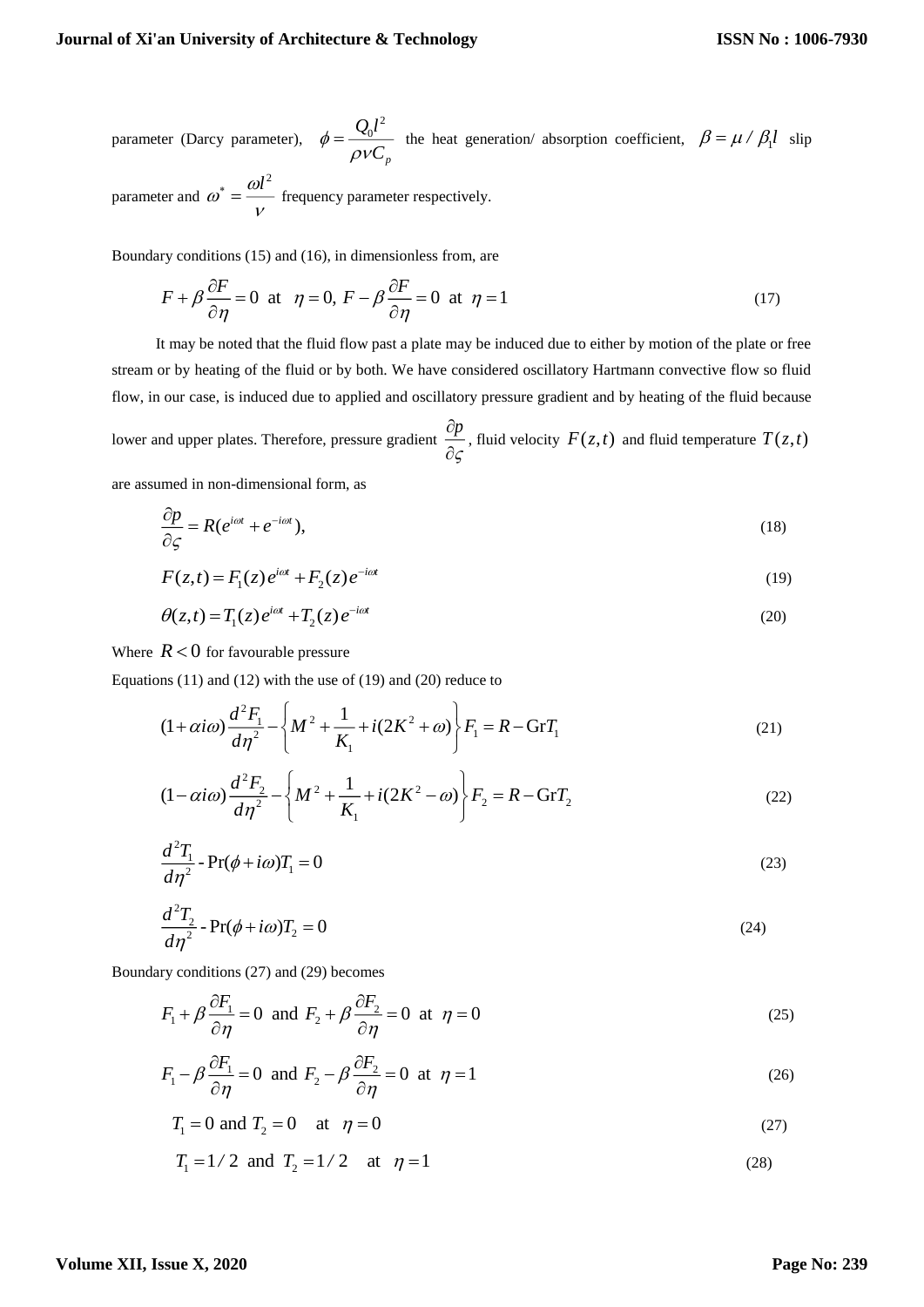Equations (21) to (24) subject to boundary conditions (25) to (28) are solved and the solution for velocity and temperature of the fluid is presented in the following form

$$
\theta(\eta, t) = \frac{1}{2} \left[ \frac{\sinh m_1 \eta}{\sinh m_1} e^{i\omega t} + \frac{\sinh m_3 \eta}{\sinh m_3} e^{-i\omega t} \right],
$$
\n
$$
F(\eta, t) = \left\{ C_1 \cosh m_2 \eta + C_2 \sinh m_2 \eta - \frac{R}{m_2^2} - \frac{G_r \sinh m_1 \eta}{2(m_1^2 - m_2^2) \sinh m_1} \right\} e^{i\omega t}
$$
\n
$$
+ \left\{ C_3 \cosh m_4 \eta + C_4 \sinh m_4 \eta - \frac{R}{m_4^2} - \frac{G_r \sinh m_3 \eta}{2(m_3^2 - m_4^2) \sinh m_3} \right\} e^{-i\omega t}
$$
\n(30)

The non-dimensional skin friction at the lower plate  $\eta = 0$  in term of amplitude and phase angle is given by

$$
\tau = \left(\frac{dF}{d\eta}\right)_{\eta=0} = \left(\frac{dF_1}{d\eta}\right)_{\eta=0} e^{i\omega t} + \left(\frac{dF_2}{d\eta}\right)_{\eta=0} e^{-i\omega t}
$$
\n(31)

The rate of heat transfer co-efficient at the lower plate  $\eta = 0$  in term of amplitude and phase angle is given by

$$
Nu = \left(\frac{dT}{d\eta}\right)_{\eta=0} = \left(\frac{dT_1}{d\eta}\right)_{\eta=0} e^{i\omega t} + \left(\frac{dT_2}{d\eta}\right)_{\eta=0} e^{-i\omega t}
$$
(32)

#### III.RESULTS AND DISCUSSIONS

We discussed the heat transfer on the unsteady hydromagnetic convective flow of an incompressible viscous electrically conducting heat generating/absorbing second grade fluid through porous medium in a rotating parallel plate channel under the influence of uniform transfer magnetic field normal to the channel. The momentum equation for the flow is governed by the Brinkman's model. The analytical solutions for the velocity and temperature distributions are obtained by making use of regular perturbation technique. The closed form solutions for the velocity  $F = u + iv$  and temperature  $\theta$  are obtained making use of perturbation technique. The velocity expression consists of steady state and oscillatory state. It reveals that, the steady part of the velocity field has three layer characters while the oscillatory part of the fluid field exhibits a multi layer character. The Figures (2-4) exhibit the temperature distribution with different variations in the governing parameters  $P_r$  and frequency of oscillation  $\omega$ . The Figures (5-11) shows the effects of non-dimensional parameters M the Hartmann number,  $K_1$  permeability parameter,  $\alpha$  the second grade fluid parameter,  $G_r$  thermal Grashof number, ,  $K^2$  rotation parameter and source/sink parameter  $\phi$ .

The numerical values of fluid temperature and are computed from analytical solution mentioned by MATHEMATICA software, are depicted graphically in Figs. 2 to 4 for different values of heat generation coefficient  $\varphi$  (< 0), heat absorption coefficient  $\varphi$  (> 0), Prandtl number P<sub>r</sub> and frequency parameter  $\omega$  taking  $\omega t$  $=\pi/2$ . Figure 2 reveals that fluid temperature *T* increases on increasing  $\varphi$  (< 0) and decreases on increasing  $\varphi$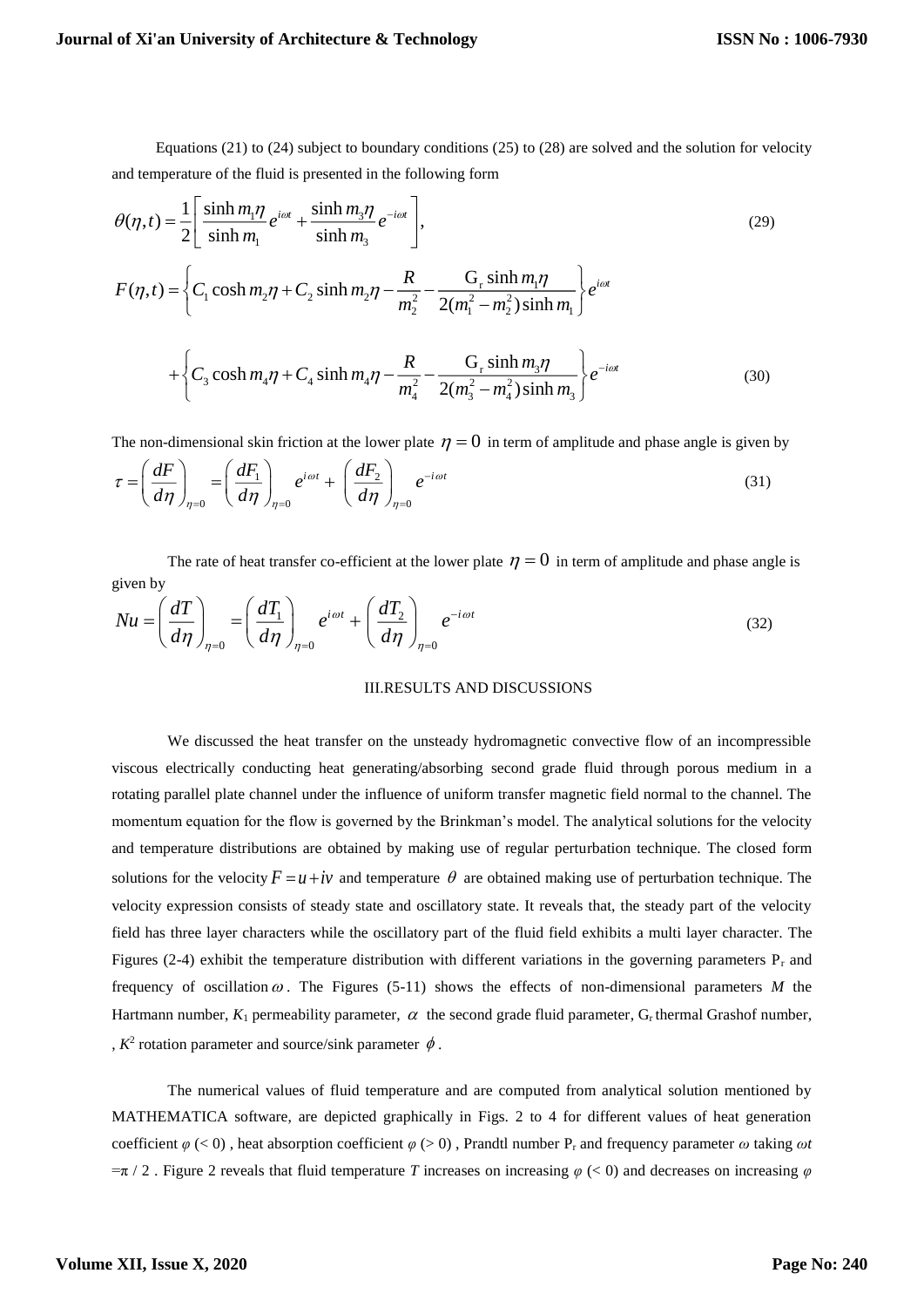(> 0) which imply that thermal source tends to increase fluid temperature whereas thermal sink has reverse effect on it. Figure 3 shows that, for both heat generating and absorbing fluids, fluid temperature *T* increases on increasing Prandtl number  $P_r$ . Since Prandtl number  $P_r$  is ratio of viscosity to thermal diffusivity. An increase in thermal diffusivity leads to a decrease in Prandtl number. Therefore, thermal diffusion has tendency to reduce fluid temperature for both heat generating/absorbing fluids. It is observed that Prandtl number Pr leads to decrease the temperature uniformly in all layers being the heat source parameter fixed. It is found that the temperature decreases in all layers with increase in the heat source. It is concluded that Prandtl number Pr reduces the temperature in all layers. It is noticed from Fig. 4 that, for both heat generating/absorbing fluids, fluid temperature *T* decreases in the lower of the channel whereas it decreases, attains a minimum and then increases in magnitude in the upper of the channel on increasing  $\omega$  which implies that there exists reverse flow of heat in the upper of the channel due to oscillating temperature of plate  $\eta = 1$ .

To study the effects of magnetic field, rotation, thermal buoyancy force, porosity of medium, oscillations and thermal source/sink on the flow-field numerical values of both primary and secondary fluid velocities, computed from analytical solution are displayed graphically versus channel width variable *η* for various values of second grade fluid parameter  $\alpha$ , magnetic parameter  $M^2$ , rotation parameter  $K^2$ , Grashof number  $G_r$ , permeability parameter  $K_l$ , frequency parameter  $\omega$ , heat generation coefficient  $\varphi$  (< 0) and heat absorption coefficient  $\varphi$  (> 0) in Figs. 5 to 11 taking  $\beta = 0.05$ ,  $P_r = 0.71$ ,  $\omega t = \pi / 2$  and  $R = -1$ .

It is evident from Figs. 5 (a-b) to 6 (a-b) that primary velocity *u* and secondary velocity *v* decrease on increasing either second grade fluid parameter  $\alpha$  or magnetic parameter  $M^2$  for both heat generating and absorbing fluids which implies that wall slip and magnetic field have tendency to retard fluid flow in the primary and secondary flow directions for both heat generating and absorbing fluids. The application of the transverse magnetic field plays the important role of a resistive type force (Lorentz force) similar to drag force (that acts in the opposite direction of the fluid motion) which tends to resist the flow thereby reducing its velocity. Figures 7 (a-b) show that, for both heat generating and absorbing fluids, primary velocity *u* decreases whereas secondary velocity  $\nu$  increases with the increase in rotation parameter  $K^2$  which implies that, for both heat generating and absorbing fluids, rotation tends to retard fluid flow in the primary flow direction whereas it has reverse effect on the fluid flow in secondary flow direction. Figures 8 (a-b) to 10 (a-b) reveal that, for both heat generating and absorbing fluids, *u* and *v* increase on increasing either  $G_r$  or  $K_1$  or  $\omega$  which implies that, for both heat generating and absorbing fluids, thermal buoyancy force, porosity of medium and oscillations have tendency to accelerate fluid flow in both the primary and secondary flow directions. It is noticed from Figs. 11(a-b) that *u* and *v* increase on increasing  $\varphi$  (< 0) and decrease on increasing  $\varphi$  (> 0) which implies that thermal source accelerates fluid flow in both the primary and secondary flow directions whereas thermal sink has reverse effect on it.

It is noted from the table 1 that the magnitudes of both the skin friction components  $\tau_{\chi}$  and  $\tau_{\chi}$ increase with increase in permeability parameter  $K_1$ , second grade fluid parameter  $\alpha$  and rotation parameter  $K^2$ and where as it reduces with increase in Hartmann number *M*, thermal Grashof number G<sub>r</sub>, Prandtl number P<sub>r</sub>. From the table 2 that the magnitude of the Nusselt number Nu increases for the parameters and Prandtl number  $P_r$  or time *t*, and it reduces with the frequency of oscillation  $\omega$ .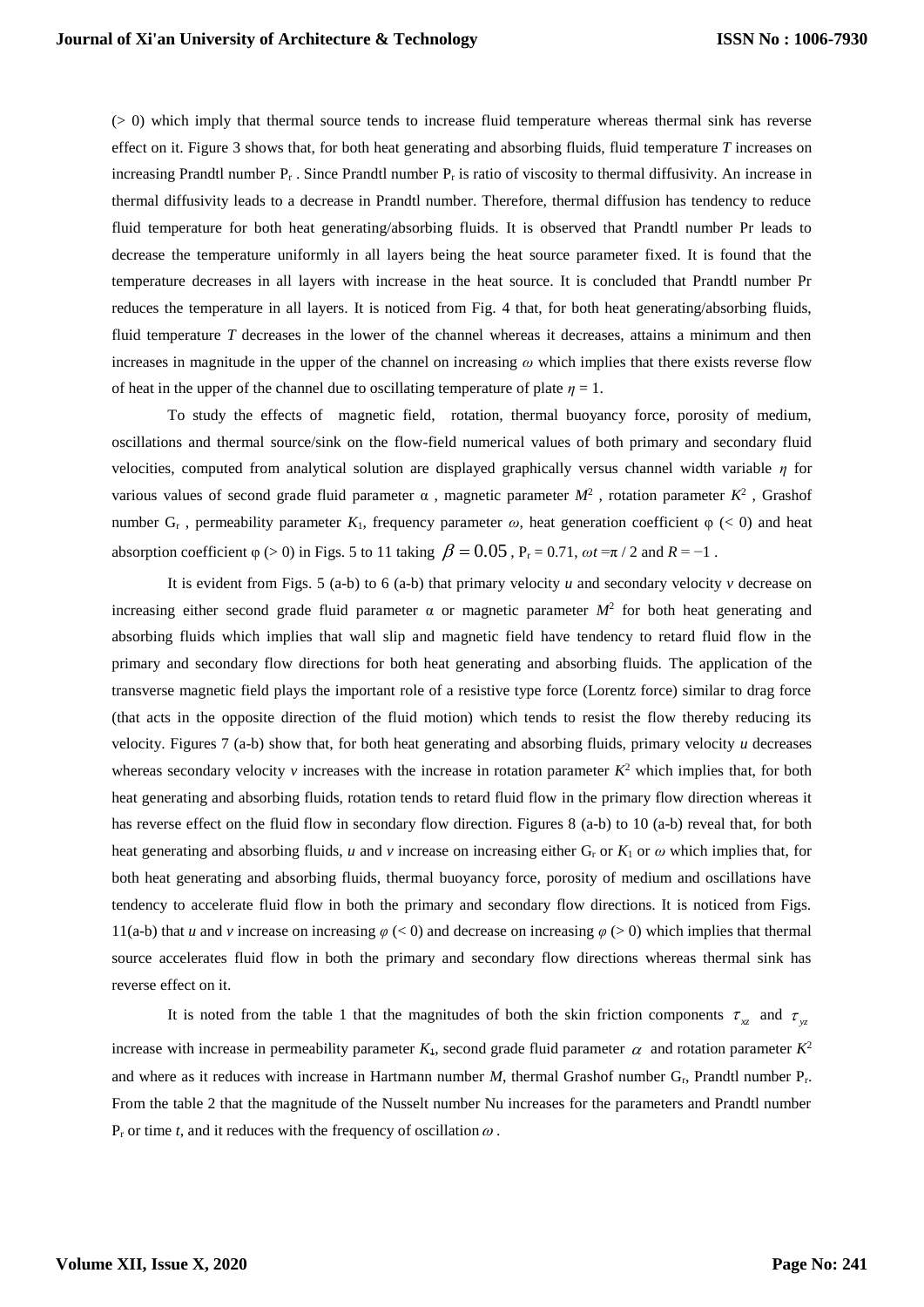

Fig. 2 Temperature Profile Pr=0.71 and  $\omega = 3$ 



Fig. 3 Temperature Profile with  $\omega = 3$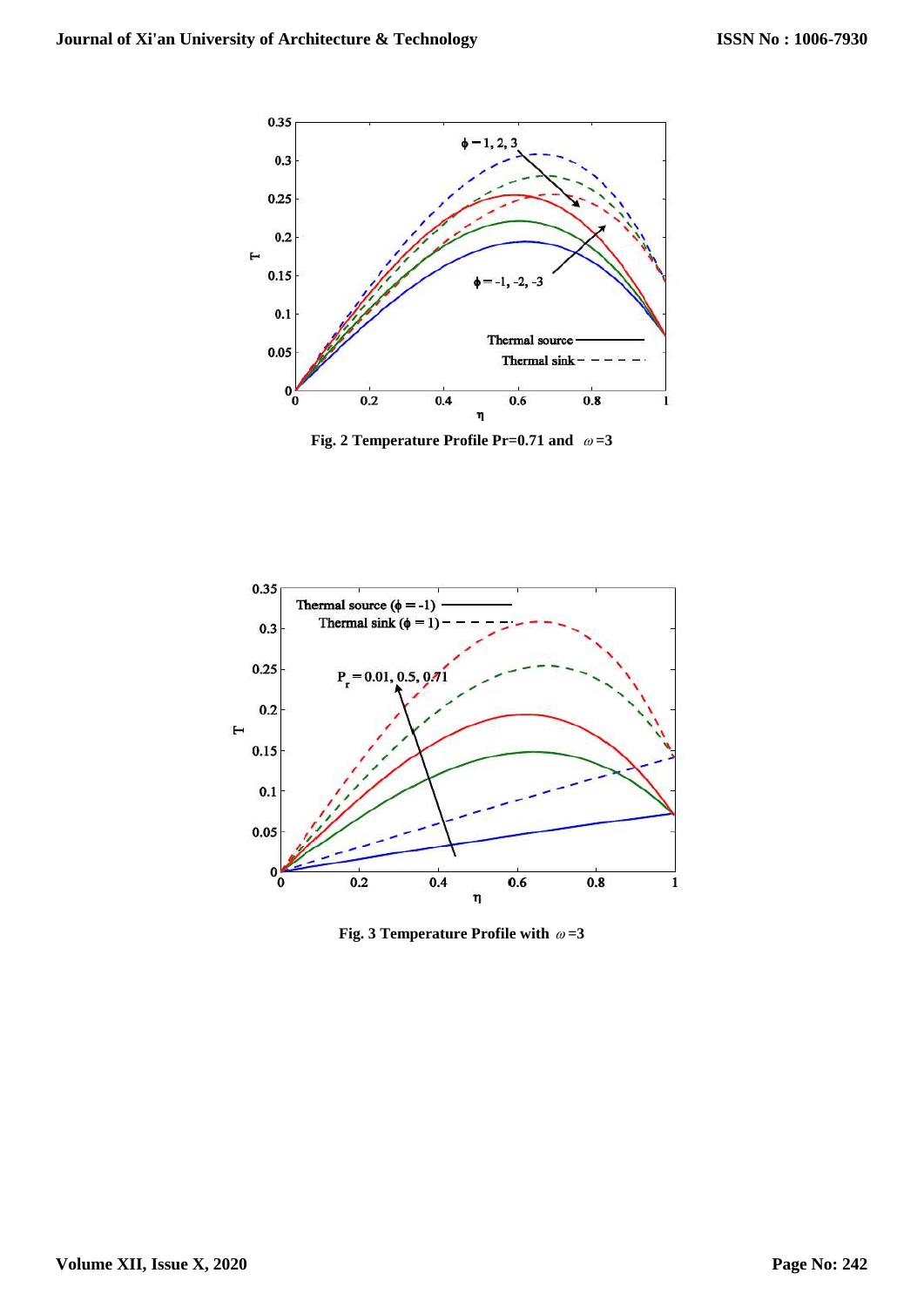

**Fig. 4 Temperature Profile with Pr = 071**



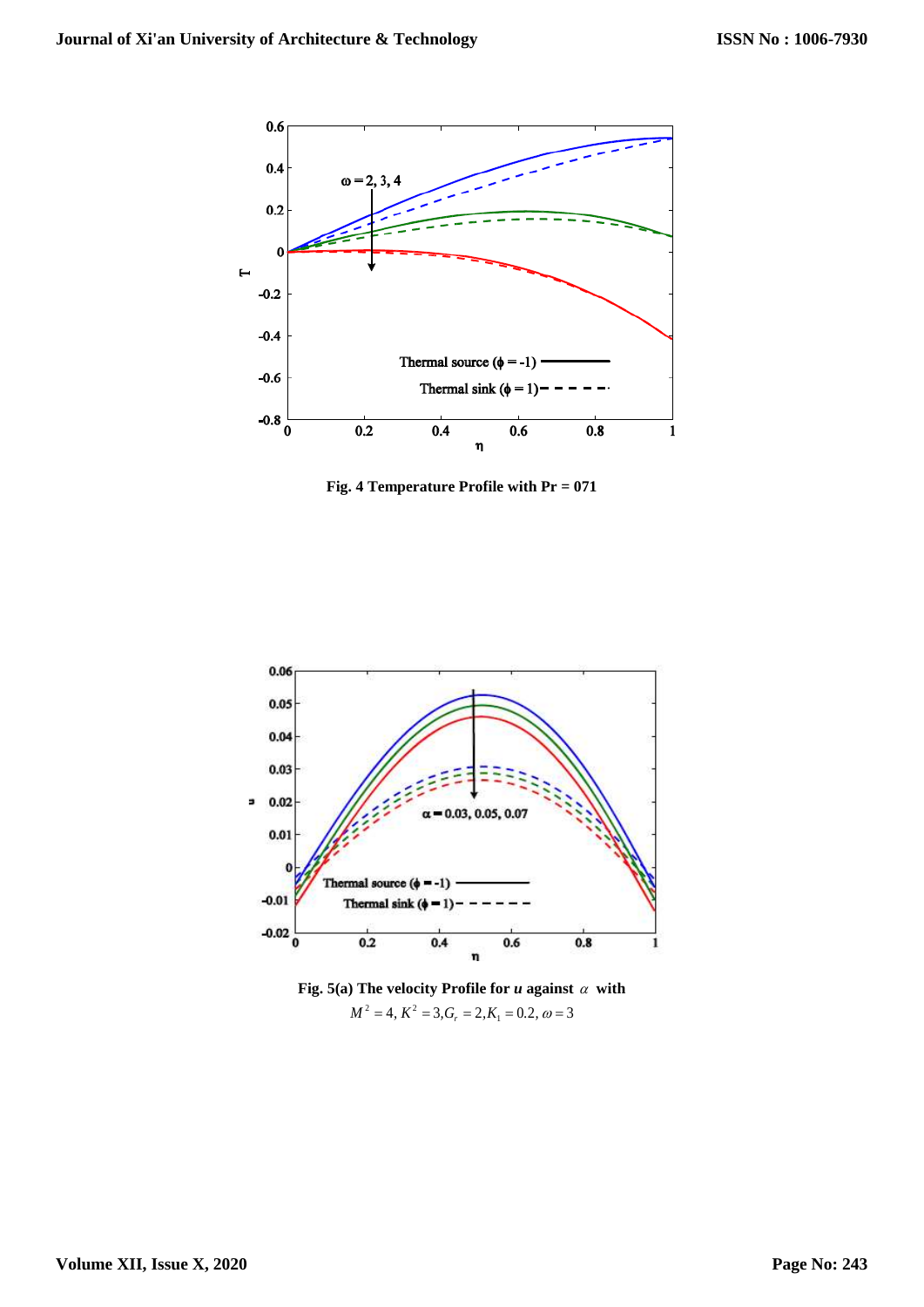

 $M^2 = 4$ ,  $K^2 = 3$ ,  $G_r = 2$ ,  $K_1 = 0.2$ ,  $\omega = 3$ 

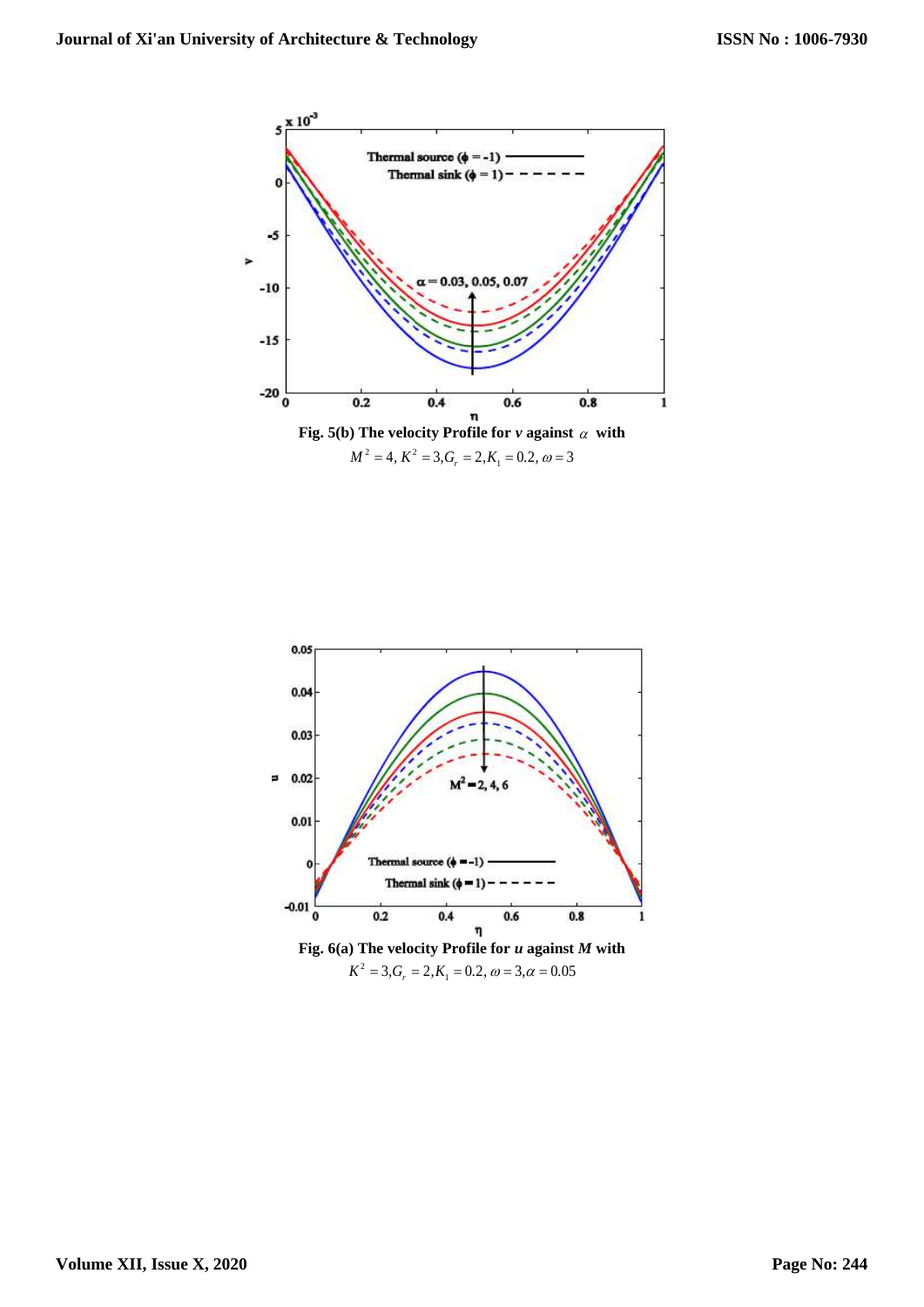

**Fig. 6(b) The velocity Profile for** *v* **against** *M* **with**   $K^2 = 3, G_r = 2, K_1 = 0.2, \ \omega = 3, \alpha = 0.05$ 



**Fig.** 7 (a) The velocity Profile for *u* and *v* against  $K^2$  with  $M^2 = 4, G_r = 2, K_1 = 0.2, \ \omega = 3, \alpha = 0.05$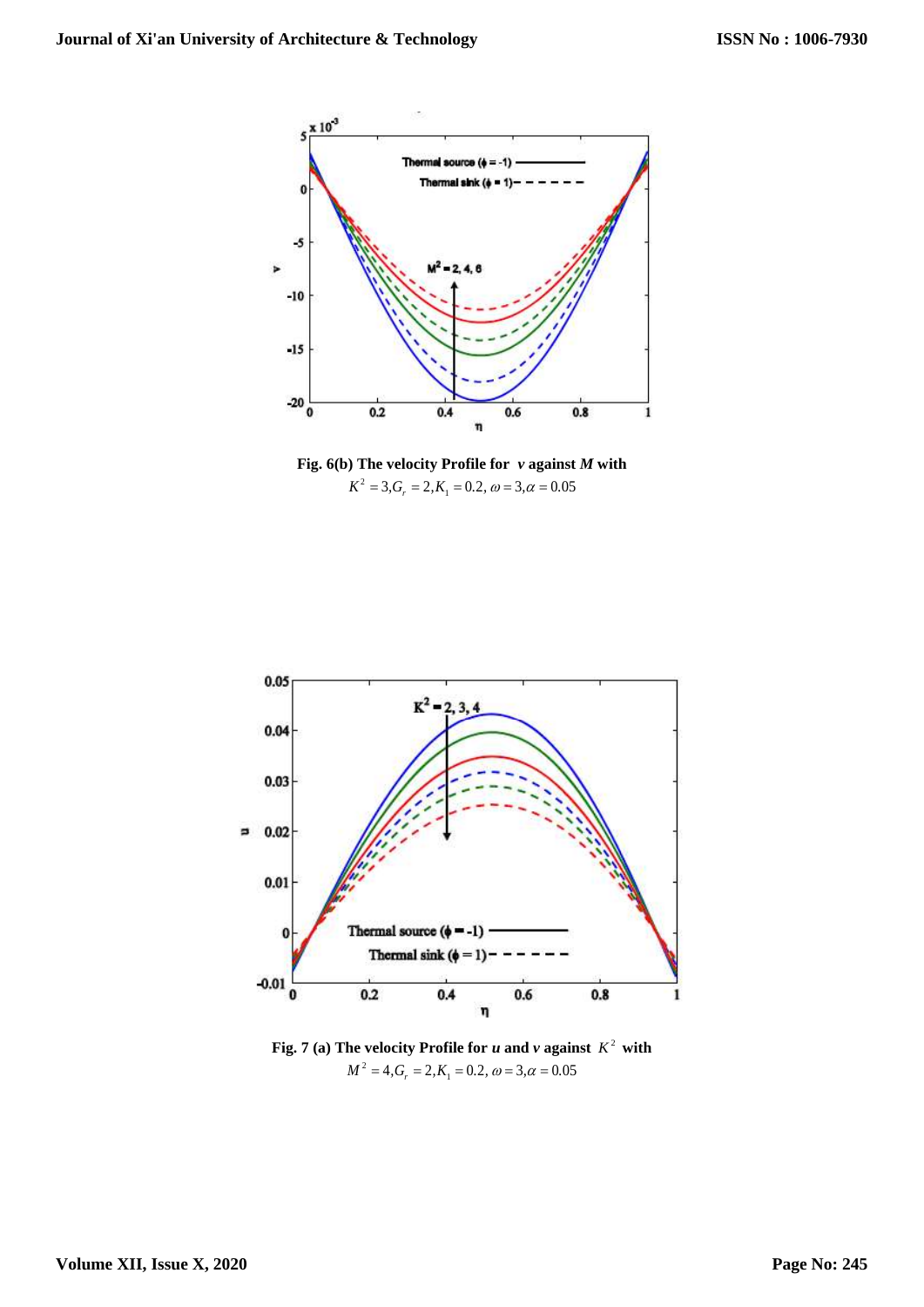

**Fig.** 7 (b) The velocity Profile for *u* and *v* against  $K^2$  with  $M^2 = 4, G_r = 2, K_1 = 0.2, \ \omega = 3, \alpha = 0.05$ 



**Fig. 8 (a) The velocity Profile for** *u* **against**  *Gr* **with**  $M^2 = 4$ ,  $K^2 = 3$ ,  $K_1 = 0.2$ ,  $\omega = 3$ ,  $\alpha = 0.05$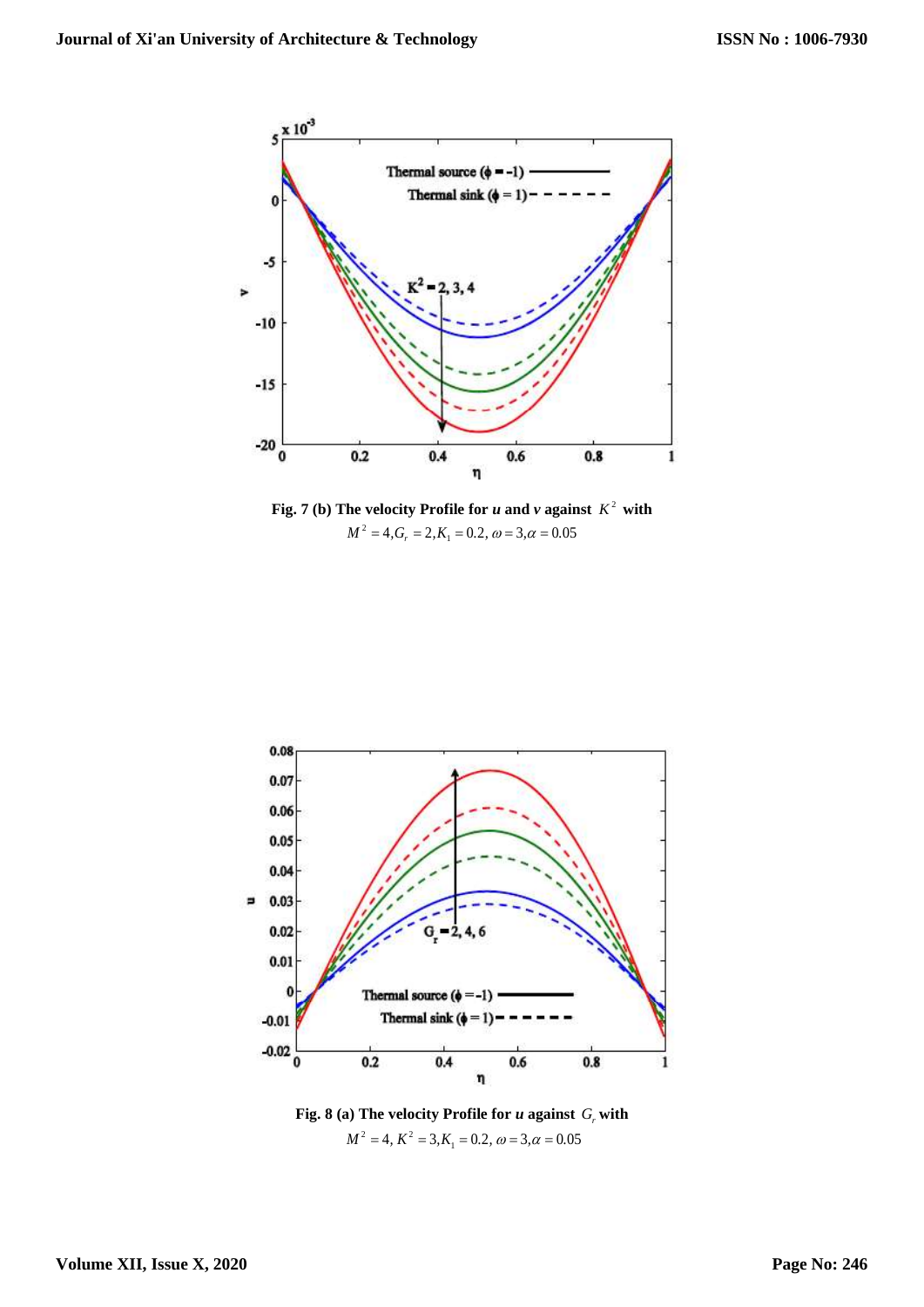

**Fig. 8 (b) The velocity Profile for** *v* **against**  *Gr* **with**  $M^2 = 4$ ,  $K^2 = 3$ ,  $K_1 = 0.2$ ,  $\omega = 3$ ,  $\alpha = 0.05$ 



**Fig. 9** (a) The velocity Profile for *u* and *v* against  $K_1$  with  $M^2 = 4$ ,  $K^2 = 3$ ,  $G_r = 2$ ,  $\omega = 3$ ,  $\alpha = 0.05$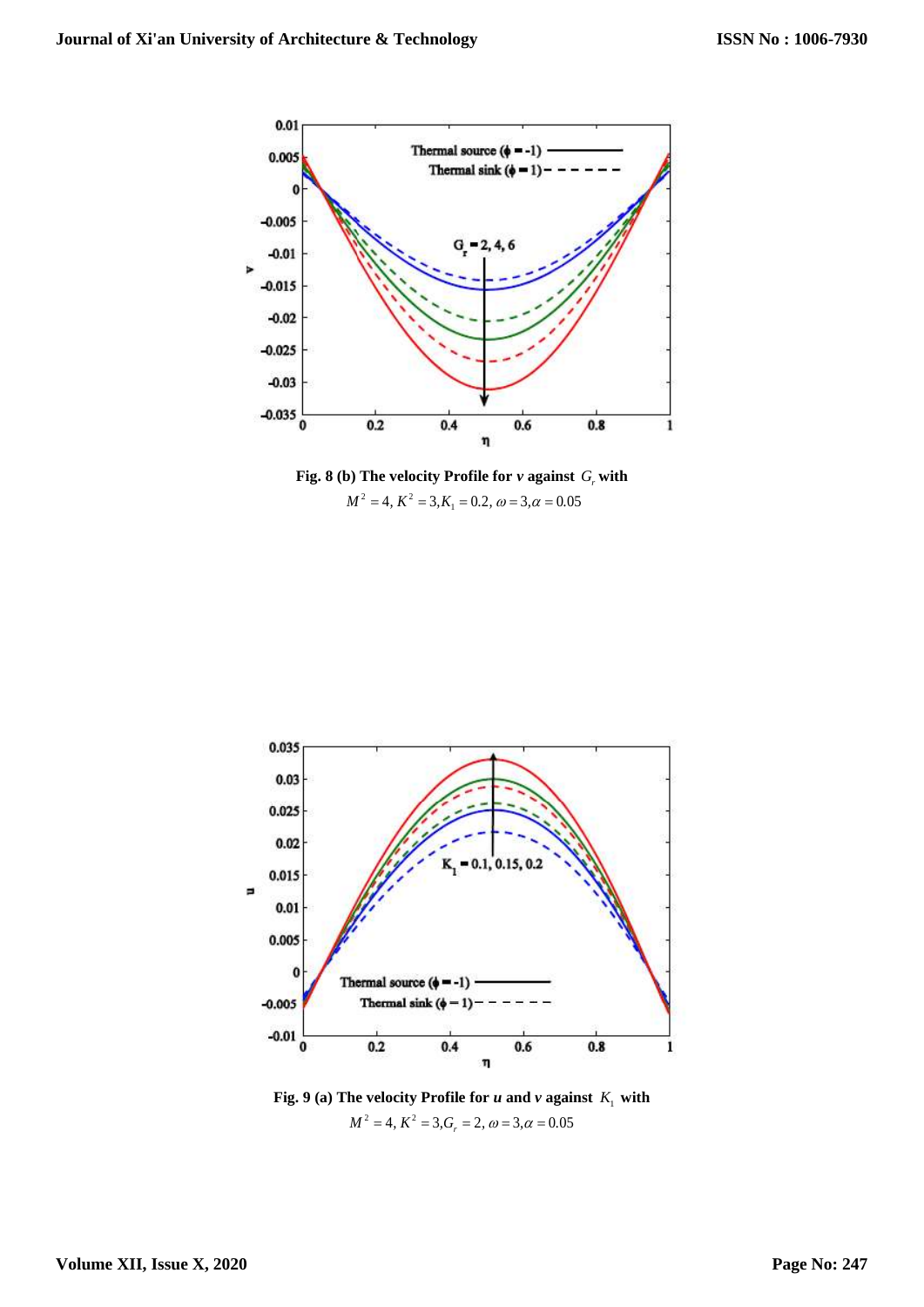

**Fig. 9** (b) The velocity Profile for  $u$  and  $v$  against  $K_1$  with  $M^2 = 4$ ,  $K^2 = 3$ ,  $G_r = 2$ ,  $\omega = 3$ ,  $\alpha = 0.05$ 



Fig. 10(a) The velocity Profile for  $u$  against  $\omega$  with  $M^2 = 4$ ,  $K^2 = 3$ ,  $G_r = 2$ ,  $K_1 = 0.2$ ,  $\alpha = 0.05$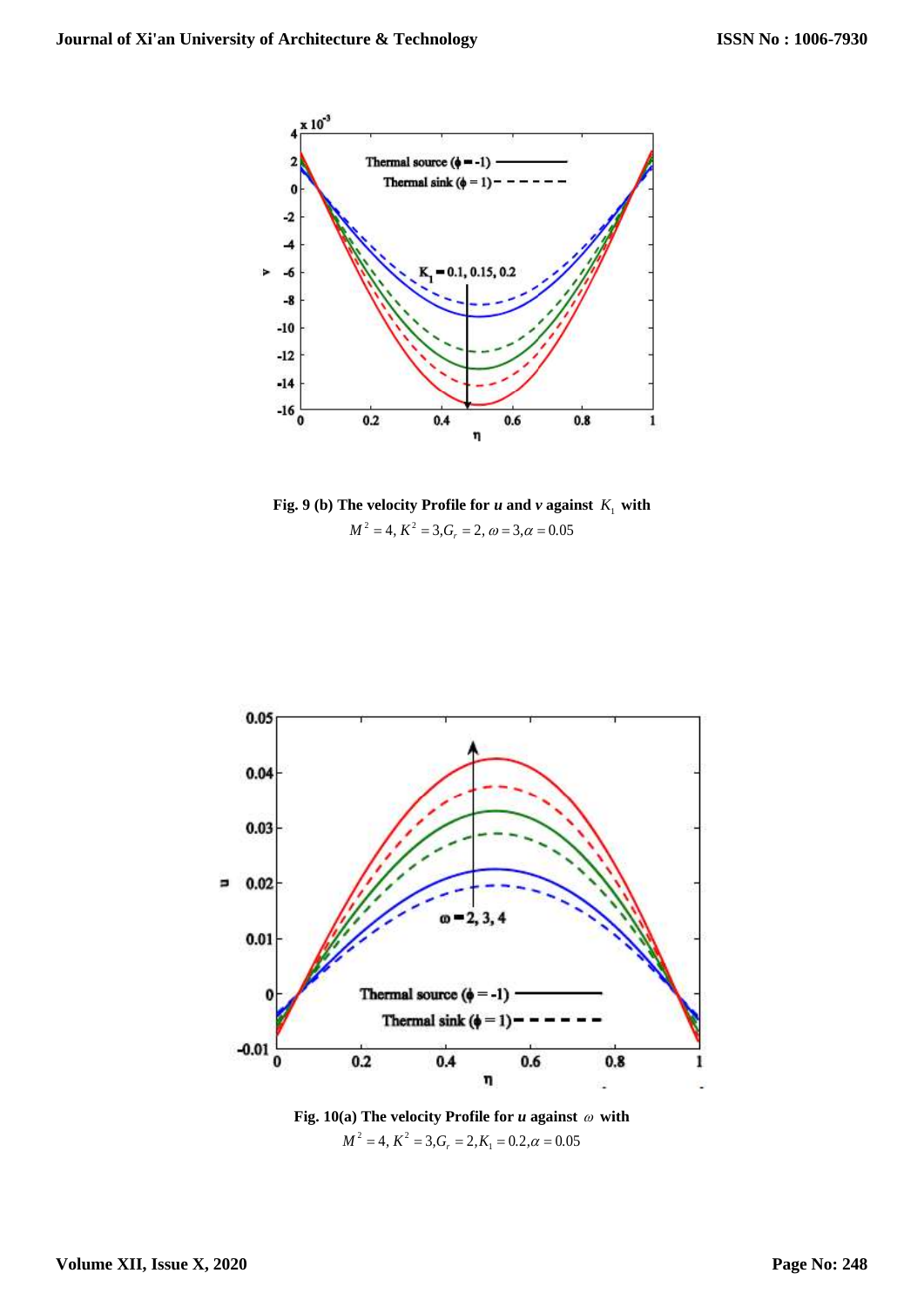





Fig. 11 The velocity Profile for  $u$  against  $\phi$  with **1. 11 The velocity Profile for u against**  $\varphi$  **w,**<br> $M^2 = 4$ ,  $K^2 = 3$ ,  $G_r = 2$ ,  $K_1 = 0.2$ ,  $\omega = 3$ ,  $\alpha = 0.05$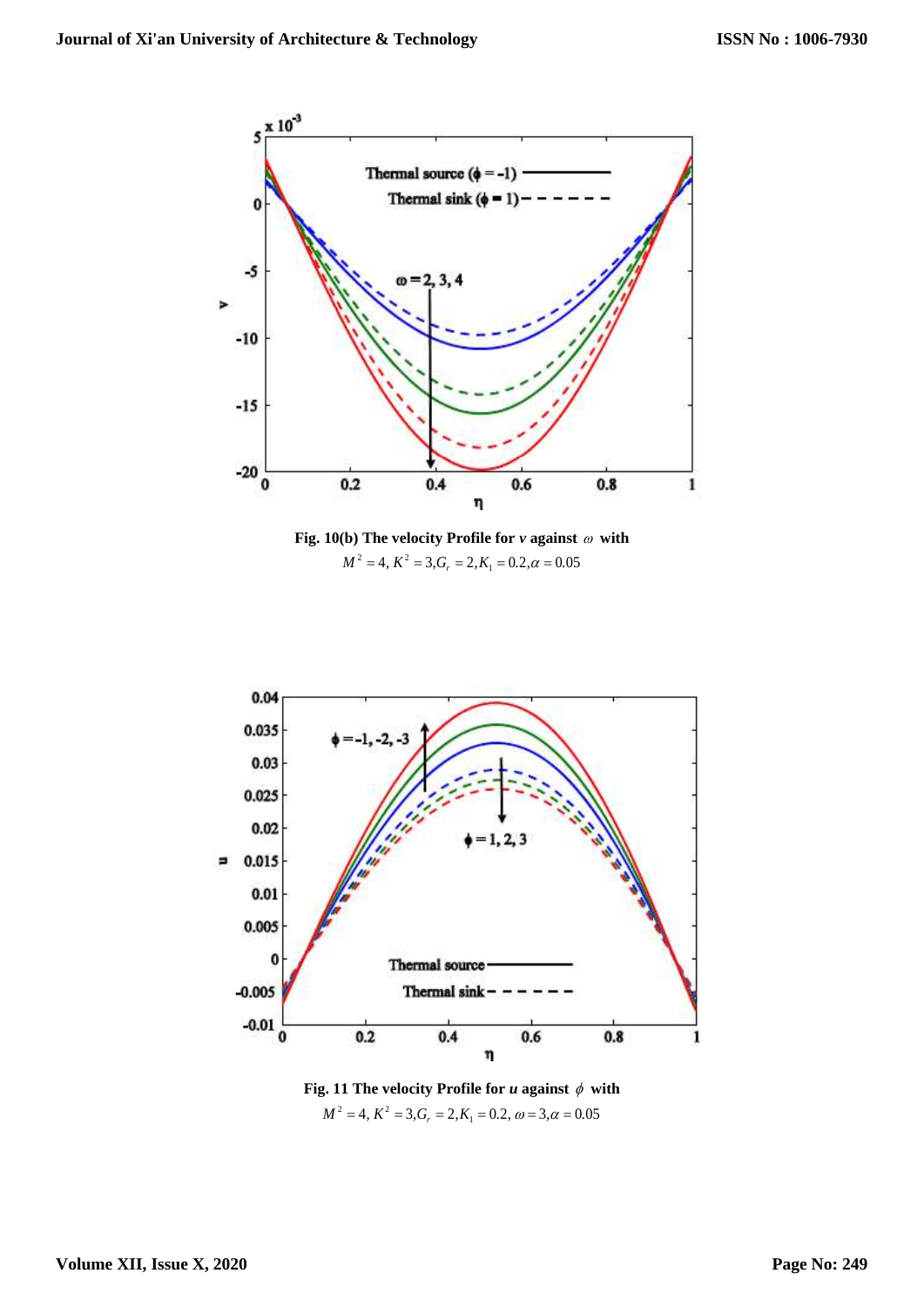



| $M^2 = 4$ , $K^2 = 3$ , $G_r = 2$ , $K_1 = 0.2$ , $\omega = 3$ , $\alpha = 0.05$ |  |  |  |  |  |  |  |
|----------------------------------------------------------------------------------|--|--|--|--|--|--|--|
| <b>Table. 1 Skin Friction</b>                                                    |  |  |  |  |  |  |  |

| $M^2$            | K <sub>1</sub> | $\alpha$ | $K^2$                   | Gr                      | Pr   | $\tau_{xz}$ | $\tau_{yz}$ |
|------------------|----------------|----------|-------------------------|-------------------------|------|-------------|-------------|
| $\mathbf{2}$     | 0.2            | 0.05     | $\overline{2}$          | $\mathbf{2}$            | 0.71 | 5.455874    | $-2.685635$ |
| $\boldsymbol{4}$ | 0.2            | 0.05     | $\mathbf{2}$            | $\mathbf{2}$            | 0.71 | 5.180014    | -2.431979   |
| 6                | 0.2            | 0.05     | $\mathbf{2}$            | $\mathbf{2}$            | 0.71 | 4.994062    | $-2.238778$ |
| $\mathbf{2}$     | 0.4            | 0.05     | $\mathbf{2}$            | $\mathbf{2}$            | 0.71 | 5.630854    | -2.798579   |
| $\mathbf{2}$     | 0.6            | 0.05     | $\mathbf{2}$            | $\mathbf{2}$            | 0.71 | 5.833692    | $-2.856412$ |
| $\mathbf{2}$     | 0.2            | 0.07     | $\mathbf{2}$            | $\mathbf{2}$            | 0.71 | 5.900142    | $-2.855569$ |
| $\mathbf{2}$     | 0.2            | 0.1      | $\mathbf{2}$            | $\mathbf{2}$            | 0.71 | 6.874566    | $-3.552145$ |
| $\mathbf{2}$     | 0.2            | 0.05     | 3                       | $\mathbf{2}$            | 0.71 | 5.938664    | $-2.802852$ |
| $\mathbf{2}$     | 0.2            | 0.05     | $\overline{\mathbf{4}}$ | $\mathbf{2}$            | 0.71 | 6.285566    | -2.919556   |
| $\mathbf{2}$     | 0.2            | 0.05     | $\mathbf{2}$            | 3                       | 0.71 | 3.606121    | $-1.635212$ |
| $\mathbf{2}$     | 0.2            | 0.05     | $\mathbf{2}$            | $\overline{\mathbf{4}}$ | 0.71 | 2.814612    | $-1.265465$ |
| $\mathbf{2}$     | 0.2            | 0.05     | $\mathbf{2}$            | $\mathbf{2}$            | 3    | 4.900744    | $-2.261745$ |
| $\mathbf{2}$     | 0.2            | 0.05     | $\mathbf{2}$            | $\overline{2}$          | 7    | 4.533414    | $-2.153403$ |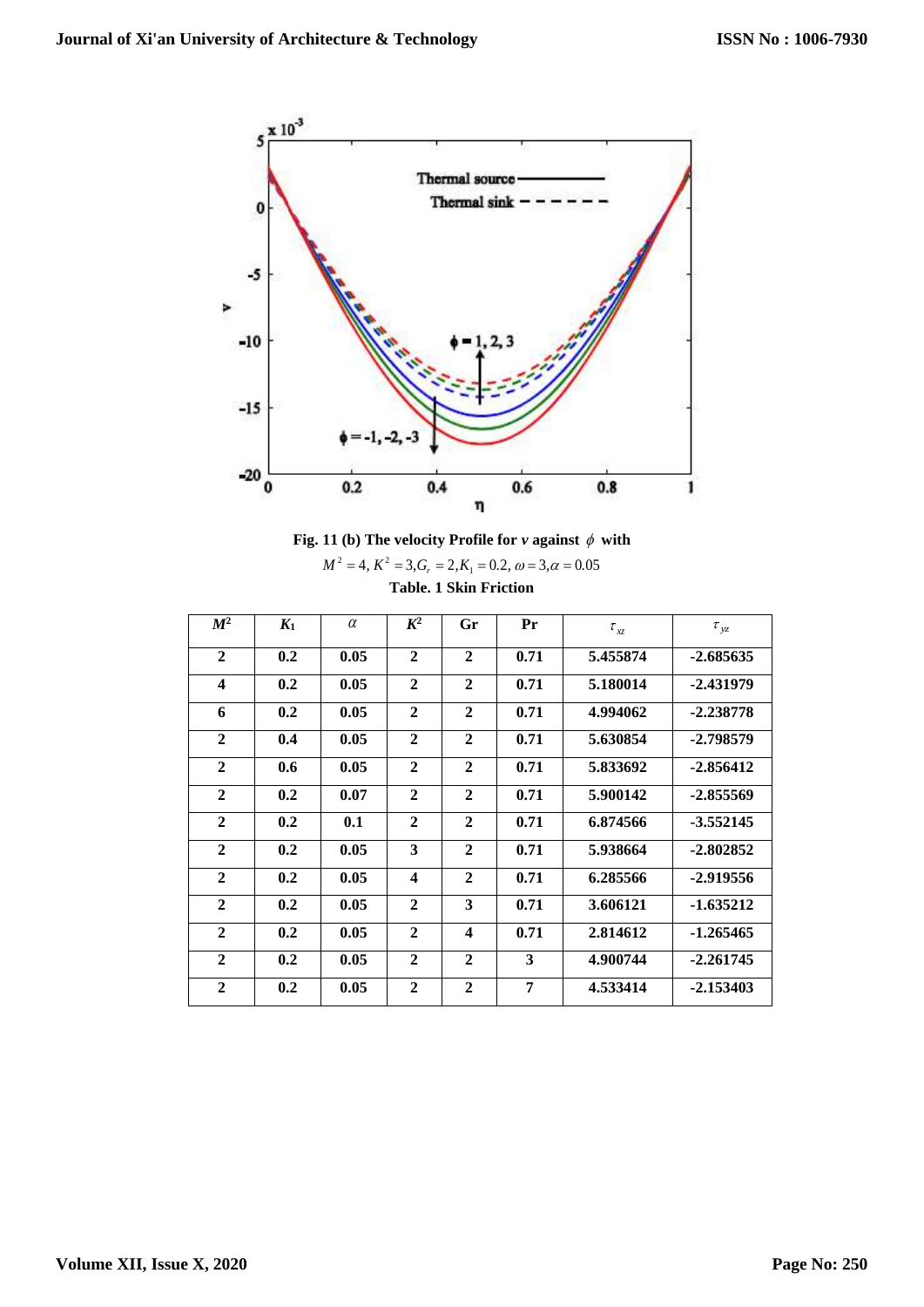| Pr   | $\omega$ | t   | <b>Nu</b>  |
|------|----------|-----|------------|
| 0.71 | $5\pi/2$ | 0.2 | $-1.60653$ |
| 3    | $5\pi/2$ | 0.2 | -4.45861   |
| 7    | $5\pi/2$ | 0.2 | $-8.61827$ |
| 0.71 | $7\pi/2$ | 0.2 | $-1.61538$ |
| 0.71 | $9\pi/2$ | 0.2 | $-1.61431$ |
| 0.71 | $5\pi/2$ | 0.4 | $-1.61854$ |
| 0.71 | $5\pi/2$ | 0.6 | $-1.60026$ |

#### **Table. 2 Nusselt Number**

### **REFERENCES**

- [1]. Barlette, A. (1998) 'Laminar mixed convection with viscous dissipation in a vertical channel'. Int. J. Heat Transfer, Vol. 41, pp. 3501-3513.
- [2]. Cogley, A.C ;Vincenti, W.G. and Gill, S.E.(1968) 'Differential approximation for radiative transfer in a non gray gas near equilibrium'. AIAAJ, Vol. 6, pp. 551-553.
- [3]. Din, M.M Salah El (2003) 'Effect of thermal and mass buoyancy forces on the development of laminar mixed convection between vertical parallel plates with uniform wall heat and mass fluxes'. Int. J. of Thermal Sciences, Vol. 42, pp. 447-453.
- [4]. Hamza, M.M. ; Isah, B.Y. and Usman , H.(2011) 'Unsteady Heat transfer to MHD oscillatory flow through a porous medium under slip condition'. Int. J. of computer Applications, Vol. 33, pp. 12-17.
- [5]. Jha, B.K and Ajibade , A.O.(2009) 'Free convective flow of heat generation / absorbing fluid between vertical porous plates with periodic heat input '. Int. Comm. Heat Mass Transfer, Vol. 36, pp. 624.
- [6]. Kamel, M.H (2001) 'Unsteady MHD convection through porous medium with combined heat and mass transfer with heat source / sink '. Energy Conversion and Management, Vol. 42, pp. 393.
- [7]. Kesavaiah, D.Ch.; Satyanarayana, P.V. and Sudhakaraiah A.(2013) 'Effects of radiation and free convection currents on unsteady couette flow between two vertical parallel plates with constant heat flux and heat source through porous medium'. Int. J. of Engineering Research, Vol. 2, pp. 113-118.
- [8]. Khem Chand and Sapna(2012) 'Hydromagnetic free convective oscillatory couette flow through a porous vertical channel with periodic wall temperature'. Int. J. of Mathematical Archive, Vol.3, pp. 3484-3491.
- [9]. Kim, Y.J.(2000) 'Unsteady MHD convective heat transfer past semi infinite vertical porous moving plate with variable suction'. Int. J. of Engineering sciences, Vol. 38, pp. 833-845.
- [10]. Makinde, O.D. and Osalusi, E.(2006) 'MHD steady flow in a channel with slip at the permeable boundaries'. Rom. J. Phys. Vol. 51, pp.319.
- [11]. Ostrach, S. (1952) 'Laminar natural convection flow and heat transfer of fluids with and without heat sources in channels with constant wall temperature'. NACA TN, 2863.
- [12]. Ostrach, S. (1953) 'New aspects of natural convection heat transfer'. Trans. Am. Soc. Mec. Engrs. Vol. 75, pp. 1287- 1290.
- [13]. Raptis, A. and Peridikis, C.P. (1985) 'Oscillatory flow through a porous medium by the presence of free convection flow'. Int. J. Engn. Sci. Vol. 23, pp.51-55.
- [14]. Sastry, V.U.K. and Bhadram, C.V.V.(1976) 'Magnetohydrodynamic convective flow past an infinite porous plate in slip flow regime'. Appl. Sci. Res., Vol.32, pp. 415.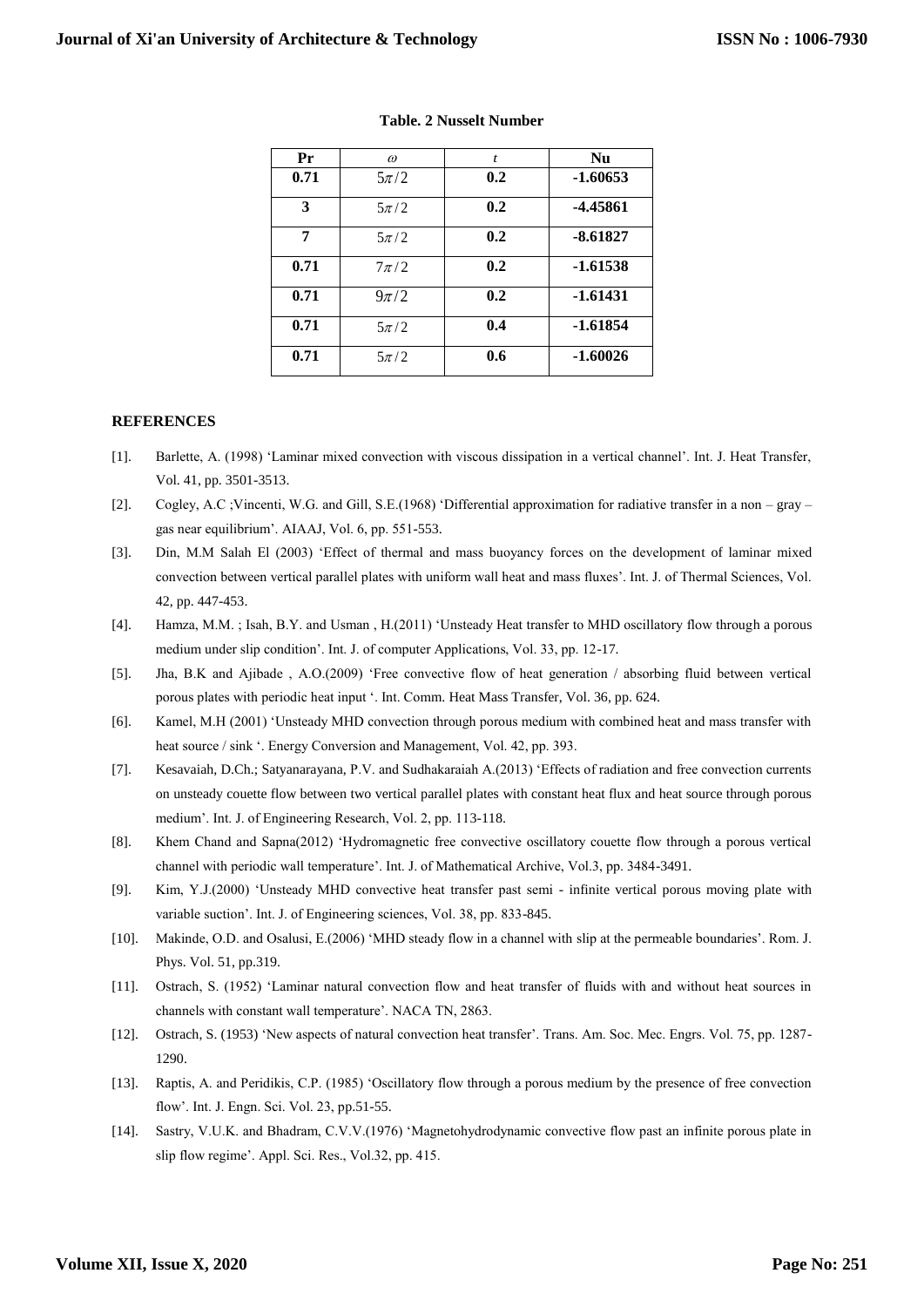- [15]. Seth, G.S. ; Nandkeolyar, R. and Ansari, Md. S.(2010) 'Unsteady MHD convection flow within a parallel plate rotating channel with thermal source/sink in a porous medium under slip boundary conditions'. Int. J. of Engineering, Science and technology, Vol. 2, pp. 1-16.
- [16]. Sharma, P.R and Singh, G. (2008) 'Unsteady MHD free convective flow and heat transfer along a vertical porous plate with variable suction and internal heat generation'. Int. J. Applied Mathematics and Mechanics, Vol. 4, pp. 01- 08.
- [17]. Sharma, P.R. and Mehta, R.(2009) 'MHD Unsteady slip flow and heat transfer in a channel with slip at the permeable boundaries'. J. Int. Academy of Physical Sciences, India, Vol. 13, pp.73-92.
- [18]. Sharma, P.R.; Kumar, N and Sharma, Pooja (2009) 'Radiation effects on unsteady MHD free convective flow with Hall current and mass transfer through viscous incompressible fluid past a vertical porous plate immersed in porous medium with heat source / sink'. J. Int. Academy Physical Sciences , India, Vol. 13, pp. 231-252.
- [19]. Sharma, P.R.; Kumar, N. and Sharma, Pooja. (2010) 'Unsteady MHD free convective flow and heat transfer between heated inclined plates with magnetic field in the presence of radian effects'. J. Int. Academy of Physical Sciences, India, Vol. 14, pp. 181-193.
- [20]. Sharma, P.R. and Dadheech, I.K.(2012) 'Effect of volumetric heat generation / absorption on convective heat and mass transfer in porous medium in between two vertical plates'. Int. J. Eng. Research & Technology, Vol.1, pp.01- 07.
- [21]. Sharma, P.R. and Yadav, R.S.(2014) 'Analysis of MHD convective flow along a moving semivertical plate with internal heat generation'. Int. J. Eng. Research and Technology, Vol. 3, pp.2342- 2348.
- [22]. Singh, A.K.(1988) 'Natural convection in unsteady couette motion'. Def. Sci. Journal, Vol.38, pp. 35- 41.
- [23]. Singh, K.D. (2012) 'Solution of MHD oscillatory convection flow through porous medium in a vertical porous channel in slip flow regime'. J. of Energy, Heat and Mass Transfer, Vol. 34, pp. 217- 232.
- [24]. Sinha, P.C.(1969) 'Fully developed laminar free convection flow between vertical parallel plates'. Chemical Engineering Science, Vol. 24, pp.33-38.
- [25]. Soundalgekar, V.M. (1970) 'On hydromagnetic fluctuating flow past an infinite porous plate in slip flow regime'. Appl. Sci. Res., Vol. 23, pp. 301.
- [26]. Tao, L.N.(1960) 'On combined free and forced convection in channels'. ASME Journal of Heat transfer, Vol. 82, pp. 233-238.
- [27]. Umavathi, J.C. and Malashetty, M.S. (2005) 'Magnetohydrodynamic mixed convection in a vertical channel'. Int. J. of Non Linear Mechanics, Vol. 40, pp. 91-101.
- [28]. Zanchini, E.(2008) 'Mixed convection with variable viscosity in a vertical annulus with uniform wall temperatures'. Int. J. of heat and mass transfer, Vol. 51, pp. 30-40.
- [29]. Zaturska, M.V ; Darzin, P.G. and Banks, N.H.H (1998) 'On the flow of a viscous fluid driven along a hannel by suction at porous walls'. Fluid Dynamics Research, Vol. 4, pp. 151-178.
- [30]. P R Sharma and Manisha Sharma (2014), 'Oscillatory MHD Free Convective Flow and Mass transfer through Porous Medium bounded by a Vertical Porous Channel with Thermal Source and Slip Boundary Conditions,' Asian Journal of Multidisciplinary Studies, Vol. 2 (9), pp. 70-85.
- [31]. Swarnalathamma. B. V. and M. Veera Krishna (2016) Peristaltic hemodynamic flow of couple stress fluid through a porous medium under the influence of magnetic field with slip effect AIP Conference Proceedings 1728:020603 doi[: http://dx.doi.org/10.1063/1.4946654](http://dx.doi.org/10.1063/1.4946654)
- [32]. VeeraKrishna.M and M.Gangadhar Reddy (2016) MHD free convective rotating flow of Visco-elastic fluid past an infinite vertical oscillating porous plate with chemical reaction IOP Conf. Series: Materials Science and Engineering 149:012217

doi: http://dx.doi.org/10.1088/1757-899X/149/1/012217.